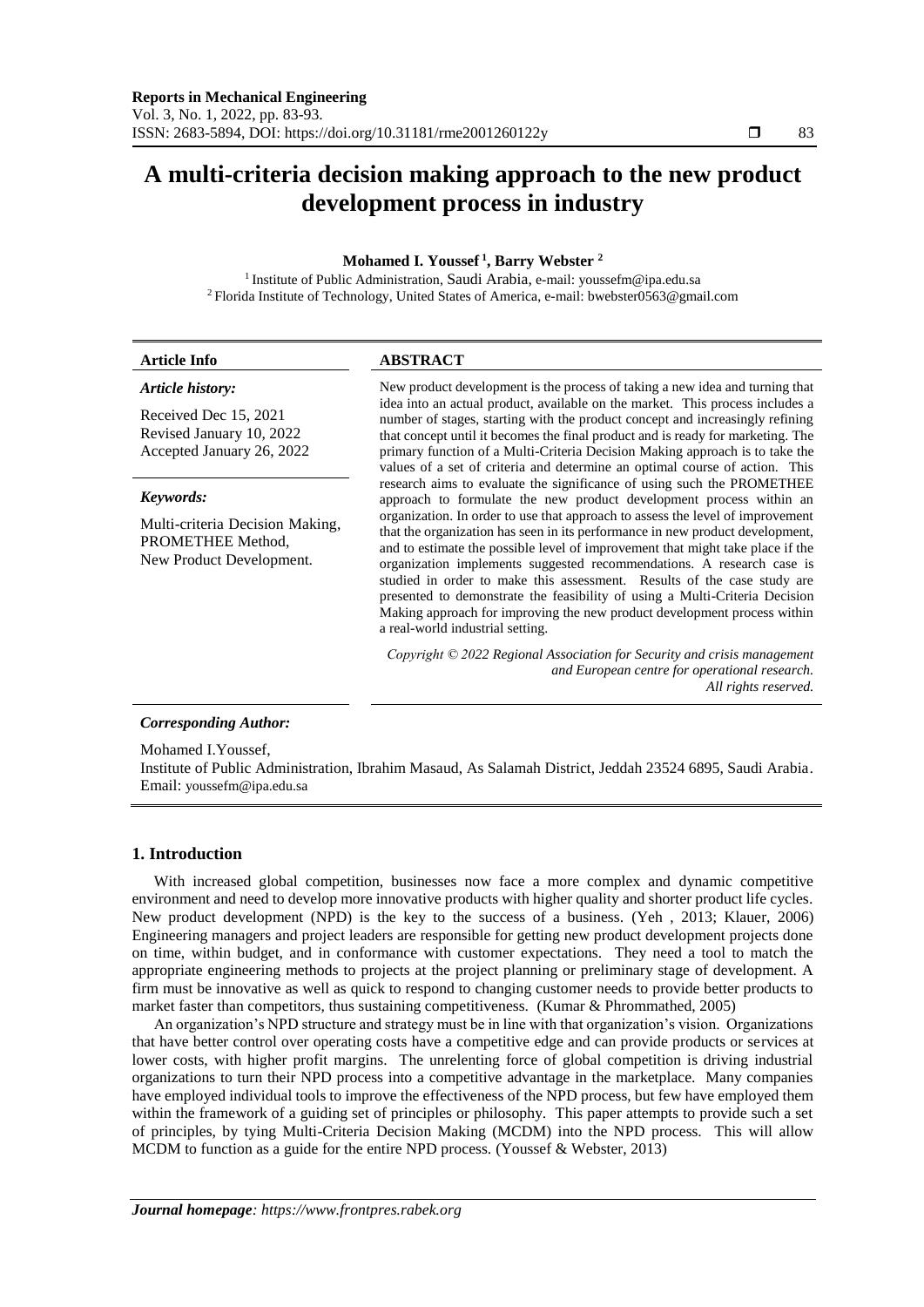The main objective of this paper is to measure the scientific significance of using an MCDM approach to the NPD process in industry, in order to determine whether MCDM is a viable tool for assisting organizations with improving their NPD process, and if so, to what degree. In addition to the main objective, this paper intends to assess MCDM as an approach for helping decision makers to select the optimal path to be taken to improve an organization's performance in its NPD process.

# **2. Literature Review**

## **2.1. MCDM Methods**

In today's competitive environment, only rarely can decision problems be resolved by considering a single criterion, attribute, or point of view. Because of this, MCDM emerged as a new branch of decision-making processes. MCDM is based on the idea of taking multiple, often conflicting criteria, each of which is to a greater or lesser extent important to the decision maker, and methodically combining those criteria to produce a recommendation for a course of action. It helps decision makers to select the most adequate decision but not predict the success of that decision. (Asghar & Habiba, 2009)

There are several subsidiary tools and techniques that can be employed to assist with implementing MCDM: two items in particular, which are related, are Decision Support Systems (DSS) and Multi-Criteria Decision Analysis (MCDA) tools. DSS systems operate using algorithms and models to interpret and analyze information. Several DSSs are available on the market, such as PromCalc, Decision Lab 2000, D-Sight, Smart-Picker Pro, and Visual PROMETHEE. MCDA tools involve the use of computer-based systems to enhance the features and quality of decision-making. Both DSSs and MCDAs can be used to assist in the selection of an appropriate course of actions to be taken by the decision maker. In addition to being a set of related computer programs, they incorporate the data required to assist with analysis and decision-making within an organization. (Youssef & Webster, 2013)

## **2.2. Selection of the PROMETHEE Method**

After consideration, the PROMETHEE method was selected as the MCDM method of choice for the case study. The main advantage of PROMETHEE is that it supports group-level decision-making and thus constitutes a useful platform for debate and consensus building. PROMETHEE (as in all outranking methods) can simultaneously deal with qualitative and quantitative criteria. Criteria scores can be expressed in their own units, and PROMETHEE can deal with uncertain and fuzzy information. (Kasperczyk & Knickel, 2011)

PROMETHEE was chosen for use over the other dominant outranking method, ELECTRE, for several reasons. The PROMETHEE theory and methodology are easier for decision makers to understand. (Klauer, 2006)

PROMETHEE also allows for decision maker involvement at every stage of the decision process. Criteria weights, preference functions, and thresholds can all be manipulated at any point in the process, allowing for a more dynamic interface than ELECTRE (Brans, Vincke, & Mareschal, 1986) (Pomerol & Barba-Romero, 2000). In addition, it was found that PROMETHEE rankings to be more stable than ELECTRE rankings. (Brans, Vincke, & Mareschal, 1986) (Hermans & Erickson, 2007)

#### **2.3. Application of Visual PROMETHEE**

A software named "Visual PROMETHEE" was used to develop the model under study. VP is the latest and most complete and up-to-date software implementing the PROMETHEE method, and was developed by Professor Bertrand Mareschal from the Solvay Brussels School of Economics and Management of the Université Libre de Bruxelles (ULB). In the VP implementation, the user needs to define the actions, criteria, scenarios, and model preferences for the decision problem, and organize and weigh the criteria. The software provides users with the required steps to rank different actions, perform a sensitivity analysis, use weight presets, and generate reports. (Mareschal B. , 2013) Figure 1 below shows the Criteria Hierarchy in Visual PROMETHEE. (Youssef & Webster, 2013)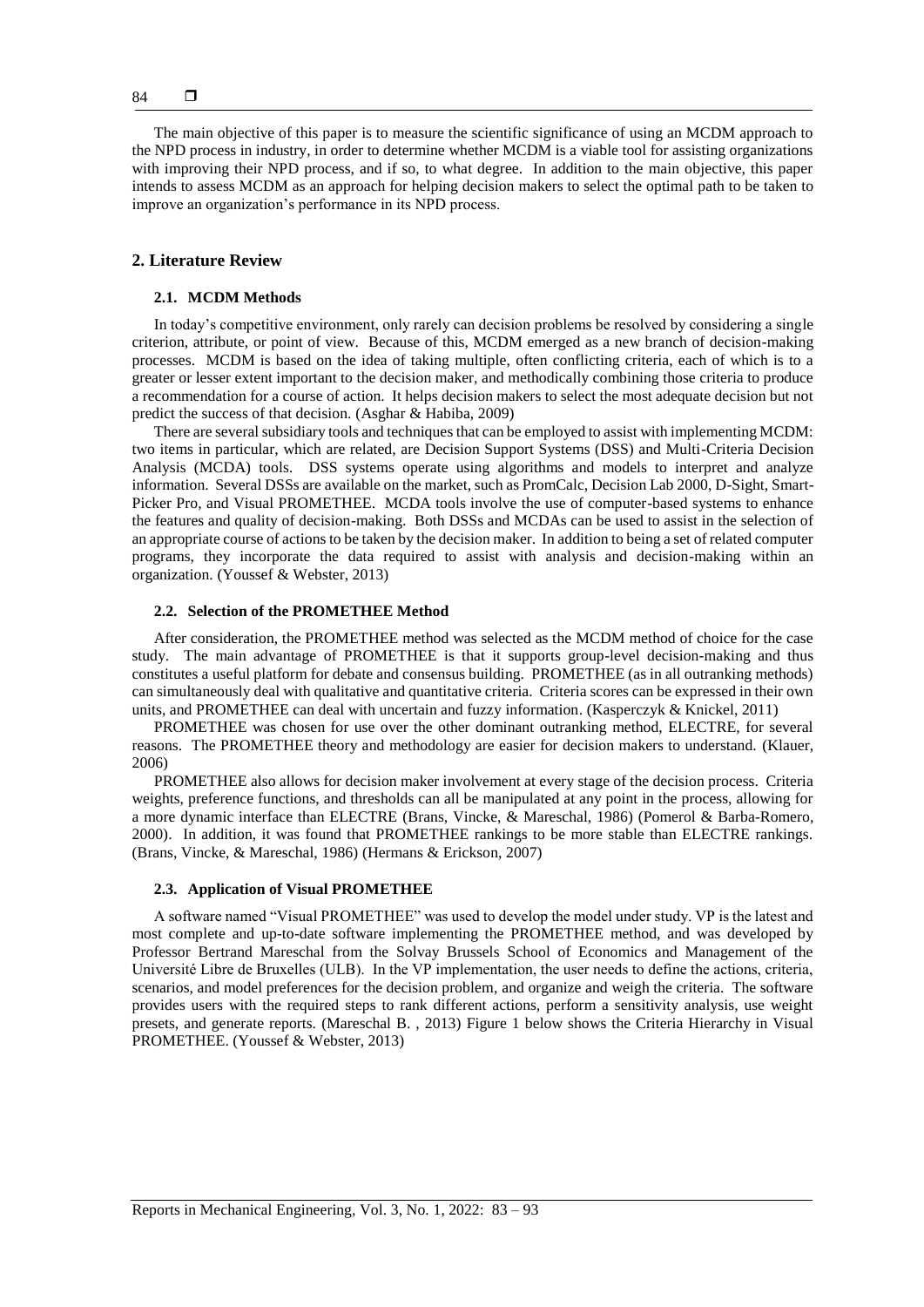

**Figure 1.** Criteria hierarchy in Visual PROMETHEE

In accordance with (Mareschal B. , 2013), the following introduces a definition for each item used in the VP analysis: Action, Category, Cluster, Coalition, Criterion, Decision maker, Decision problem, Group, Hierarchy, Preference function, Scenario, Weight.

#### **3. Research Case And Methodology**

The research case used in this study concerns a mid-sized German company (ORGENTEC Diagnostika Gmbh) that has been a world market leader in the development, production, and marketing of test systems for laboratory autoimmune diagnostics. The company has a plan to introduce its newest product, a fully automated random access analyzer adopting a new technology, to represent a further milestone in the extremely successful development of its diagnostic systems. (Youssef & Webster, 2013)

A comprehensive survey questionnaire was developed in an attempt to explore personal tendencies, not organizational tendencies, towards NPD performance. That is, it was designed to reflect the personal opinion of each decision maker towards the applied NPD stages and activities in the past and at the present. To represent the past, a time of seven years prior was chosen, as it marked a reasonable amount of time during which NPD efforts could be conducted, and one at which all current decision makers were involved in the process. Questionnaire respondents were asked to provide prescriptive (normative) marking numbers assigned to represent the applied NPD process. The survey was meant to give a full overview of all NPD process stages and activities, as well as reflect the personal preferences of the decision makers within the company departments towards five main NPD tasks: concept development, market testing & business analysis, technical implementation, commercialization, and NPD strategies. (Youssef & Webster, 2013)

The questionnaire consisted of nine sections, totaling 103 multiple-choice and ranking questions, categorized as: General Information (8 questions); MCDM Understanding (11 questions); New Product Development Actions & Criteria (22 questions); New Product Development Strategy (5 questions); Project Timeliness and Schedules (9 questions); New Product Research (8 questions); Technology Deployment (8 questions); Cost/Profit Margin/Return (13 questions) and Market Turbulence (19 questions). (Youssef & Webster, 2013)

#### **3.1. Data and Cluster Aggregation**

The questionnaire responses were aggregated in the data spreadsheet, where each of the respondents' evaluations was represented as two scenarios, one for the company's NPD performance seven years ago and the other for the company's NPD performance at present.

#### **3.2. Cluster Aggregation**

The first step in the aggregation process was to make each question response from the survey questionnaire fit into specific groups of criteria, and the groups of criteria fit into clusters, as per the VP manual. [9]Table 3 1 shows the clusters that were used. Each cluster represented one of the five main NPD tasks: (1) Concept Development, (2) Market Testing & Business Analysis, (3) Technical Implementation, (4) Commercialization, and (5) NPD Strategies. A specific shape and color was assigned by the researcher to each cluster for easy

*A multi-criteria decision making approach to the new product development process in industry (M.I. Youssef)*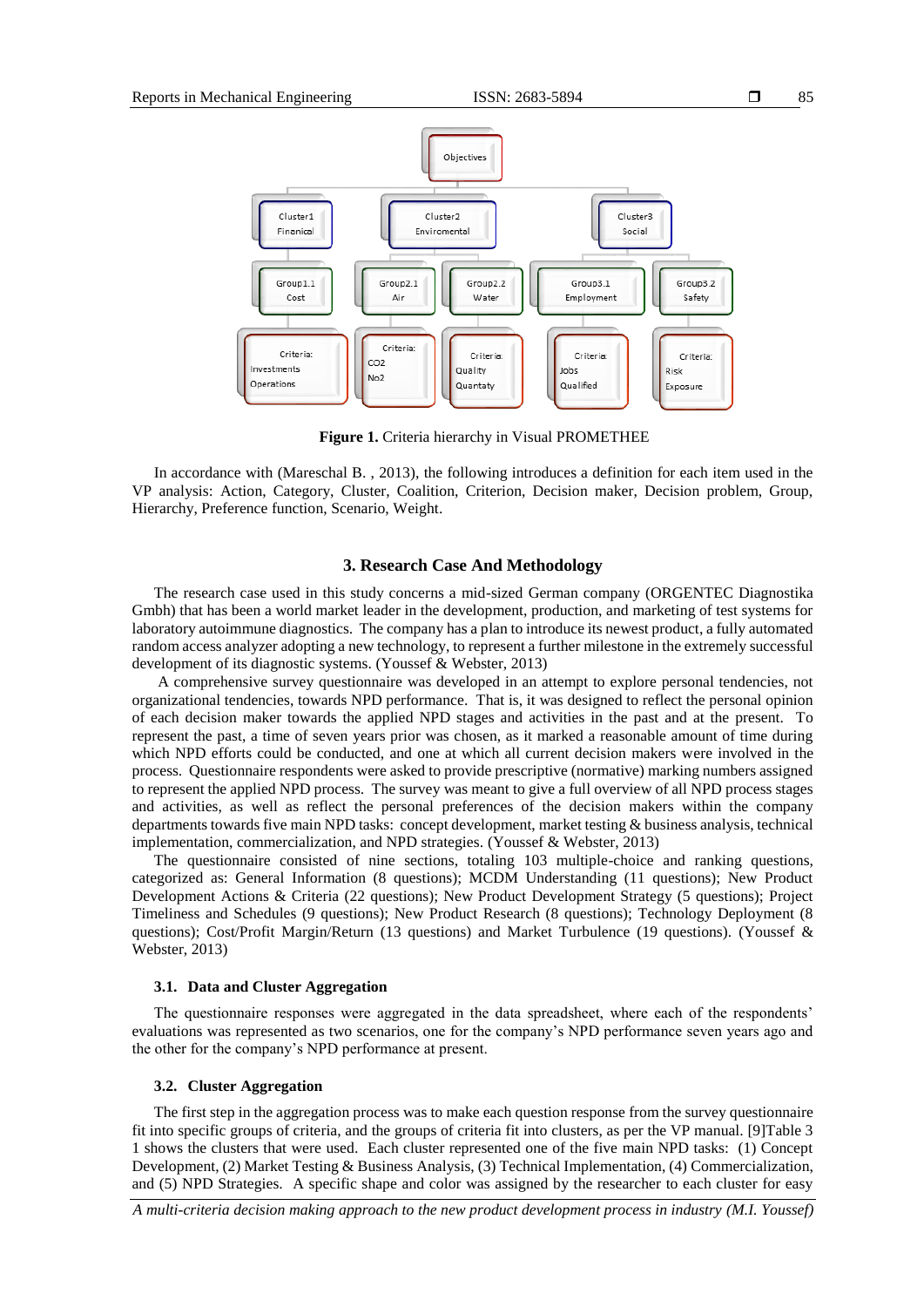identification. Each question from the survey questionnaire was then allocated to one of the clusters based on the information captured by that question. Table 1 shows distribution of questions to clusters (Youssef & Webster, 2013).

|                                                | Concept<br>Development | Market Testing &<br><b>Business</b><br>Analysis<br><b>COL</b> | Technical<br>Implementat<br>◉<br>ion | Commercial<br>ization         | <b>NPD</b> Strategies      |
|------------------------------------------------|------------------------|---------------------------------------------------------------|--------------------------------------|-------------------------------|----------------------------|
| (C) NPD Actions and<br>Criteria                | $C1$ to $C25$          | $C.5$ to $C.12$                                               | $C.13$ to $C.15$                     | $C.16$ to $C.22$              |                            |
| (E) Project Timeliness and<br><b>Schedules</b> |                        |                                                               |                                      |                               | $E.1$ .to $E.9$            |
| (F) New Product Research                       |                        |                                                               |                                      |                               | $F0$ to F6                 |
| (G) Technology<br>Deployment                   |                        |                                                               | $G.1$ ., and<br>$G.4$ to $G.6$       |                               | G.2, G.3, G.7<br>and $G.8$ |
| (H) Cost / Profit Margin /<br>Return           |                        |                                                               |                                      |                               | $H.1$ to $H.13$            |
| (I) Market Turbulence                          |                        |                                                               |                                      | I.1 to I.14,<br>and $I.16$ to | I.15 and I.19              |

| Table 1. Distribution of Questions to Clusters |  |  |
|------------------------------------------------|--|--|
|------------------------------------------------|--|--|

## **3.3. Weighting Criteria Clusters**

Survey questions were presented to determine the weighting values of each of the five main NPD tasks, and the respondents were asked to determine the relative importance of each cluster with respect to the others in two different sets of actions, one representing NPD performance seven years ago, and the other representing present performance. An aggregation was made of the values given by the respondents to the five main clusters, as shown in Table 2. (Youssef & Webster, 2013)

| Criteria Cluster<br>(by Color ID)    | О    |      |                |                |                |                |                          |                |                          |      |
|--------------------------------------|------|------|----------------|----------------|----------------|----------------|--------------------------|----------------|--------------------------|------|
|                                      | Past | Pres | Past           | Pres           | Past           | Pres           | Past                     | Pres           | Past                     | Pres |
| International Sales and<br>Marketing | 5    | 5    | $\overline{c}$ | $\overline{2}$ | 5              | 4              | $\overline{\mathcal{A}}$ | 3              | $\overline{4}$           | 4    |
| Marketing                            | 5    | 5    | $\overline{4}$ | $\overline{4}$ | 3              | 3              | 3                        | 3              | $\overline{\mathcal{A}}$ | 4    |
| Export                               | 5    | 5    | $\overline{4}$ | 3              | 3              | 3              | 3                        | 3              | 5                        | 5    |
| <b>Quality Management</b>            | 5    | 5    | 2              | $\overline{2}$ | $\overline{4}$ | 4              | 3                        | 3              | ?                        | 9    |
| <b>Public Relations</b>              | 5    | 5    | $\mathfrak{D}$ | 3              | 4              | 5              | $\overline{4}$           | 5              | $\overline{4}$           | 3    |
| Research and<br>Development          | 5    | 5    | 3              | 3              | 4              | 3              | 1                        | $\Omega$       | 3                        | 3    |
| Production<br>Management             | 5    | 5    | 5              | 5              | 3              | 4              | 3                        | 3              | 5                        | 5    |
| <b>Technical Department</b>          | 4    | 5    | 4              | 5              | 5              | 5              | $\overline{\mathcal{A}}$ | 4              | 5                        | 4    |
| Top Management                       | 4    | 4    | $\overline{2}$ | $\overline{2}$ | 3              | 3              | $\overline{\mathcal{A}}$ | 4              | $\overline{4}$           | 5    |
| <b>Quality Control</b><br>Department | 5    | 5    | 4              | $\overline{4}$ | 4              | $\overline{2}$ | 5                        | $\overline{2}$ | 3                        | 3    |
| Average                              | 5    | 5    | 3              | 3              | 4              | $\overline{4}$ | 3                        | 3              | $\overline{4}$           | 4    |

**Table 2.** Weight of each Cluster as determined by Survey

The last row of Table 2 shows the average of the decision maker's evaluations for the importance of each cluster in comparison to the others, which was used as the weighted value for each cluster in the VP model analysis (Youssef & Webster, 2013).

# **3.4. Ranking Criteria Clusters**

The respondents' answers in the survey questionnaire constituted a comparison between the clusters, in order to identify the overall priorities of the five main tasks (clusters) in the NPD performance. This was done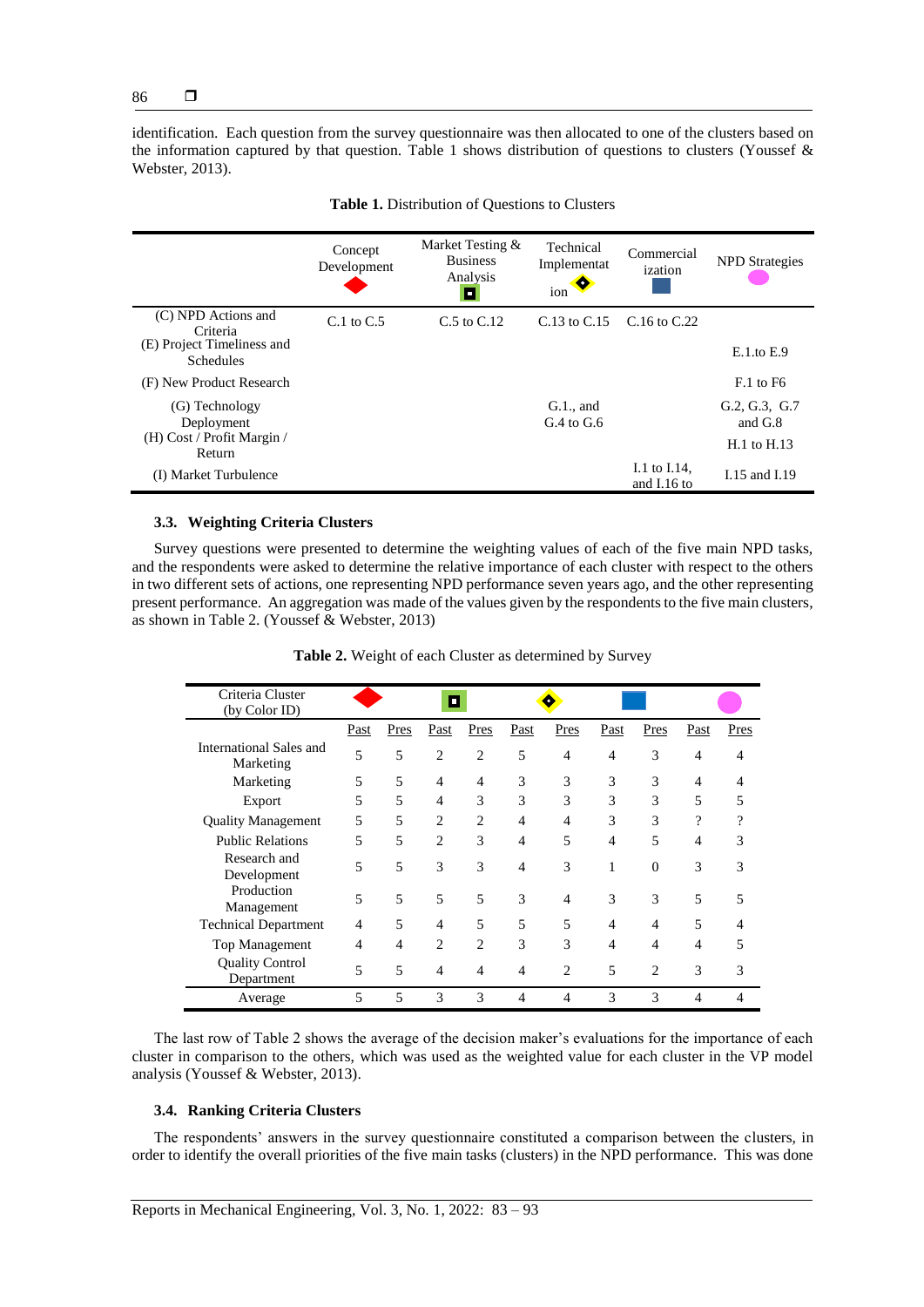in order to get to the values of how substitutable or complementary the criteria involved in the NPD process are in the mind of the decision makers. (Youssef & Webster, 2013)

## **4. Visual PROMTHEE Model Implementation**

VP requires the modeler to associate a preference function type with each criterion in order to model the manner in which the decision maker perceives the measurement scale of that criterion. There are six different preference function types available in VP; the four most common are [9]:

- Type I (the "Usual" type) is used primarily for qualitative criteria that include a small number of evaluation levels (e.g. a qualitative five-point scale ranging from "very bad" to "very good").
- Type IV (the "Level" type) is primarily used for qualitative criteria with a larger number of evaluation levels.
- Type V (the "Linear" type) and Type III (the "V-shape" type, a special case of type V), are primarily used for most quantitative criteria.

Type III was chosen for the VP model for the research case, as it is a function type well suited to quantitative criteria where even small deviations are accounted for, which is descriptive of the data collected from the survey. (Youssef & Webster, 2013)

|                                                                                                                                                                                                       | <b>Preference Function Assistant</b> |  |                                                        |     |       |  |  |
|-------------------------------------------------------------------------------------------------------------------------------------------------------------------------------------------------------|--------------------------------------|--|--------------------------------------------------------|-----|-------|--|--|
| <b>Start</b>                                                                                                                                                                                          |                                      |  | Type selection   Threshold type   Threshold assessment | End |       |  |  |
|                                                                                                                                                                                                       | Your current selection               |  |                                                        |     |       |  |  |
|                                                                                                                                                                                                       | V-shape                              |  | P - Preference threshold:                              |     | 2,00  |  |  |
| If the selected preference function is correct and you wish to use it, please press the<br>"Apply" button.<br>If you wish to review your selection, press "< Previous".<br>Otherwise, press "Cancel". |                                      |  |                                                        |     |       |  |  |
|                                                                                                                                                                                                       | $<$ Previous                         |  | Cancel                                                 |     | Apply |  |  |

**Figure 2.** The preference function assistant from VP

Depending on the type of preference function selected, up to three thresholds must be assessed. These are: (1) Q – the indifference threshold, (2) P – the preference threshold, and (3) S – the Gaussian threshold. The Q threshold represents the largest deviation that is considered negligible by the decision maker. The P threshold represents the smallest deviation that is considered sufficient to generate a full preference. The S threshold corresponds to the inflection point of the Gaussian curve for the preference function, and thus represents a deviation for which the degree of preference is equal to 0.39. This threshold is generally the most difficult to assess. **Figure 2** shows a screenshot of the Preference Function Assistant from the VP software, where the preference function type is selected and the thresholds defined. (Youssef & Webster, 2013)

#### **4.1. Weighting the Criteria**

Weights represent the relative importance of the various criteria. Typically they are non-negative numbers, independent of the measurement units of the criteria, with the idea that the greater the value of the weight, the more important the criterion is considered by the decision maker. Weights are often normalized, such that:

$$
\sum_{j=1}^{k} w_j = 1 \tag{1}
$$

As mentioned previously, this method of weighting does have some limitations. However, it is also very familiar and widely used. As a result, methods such as the preference function have been developed to help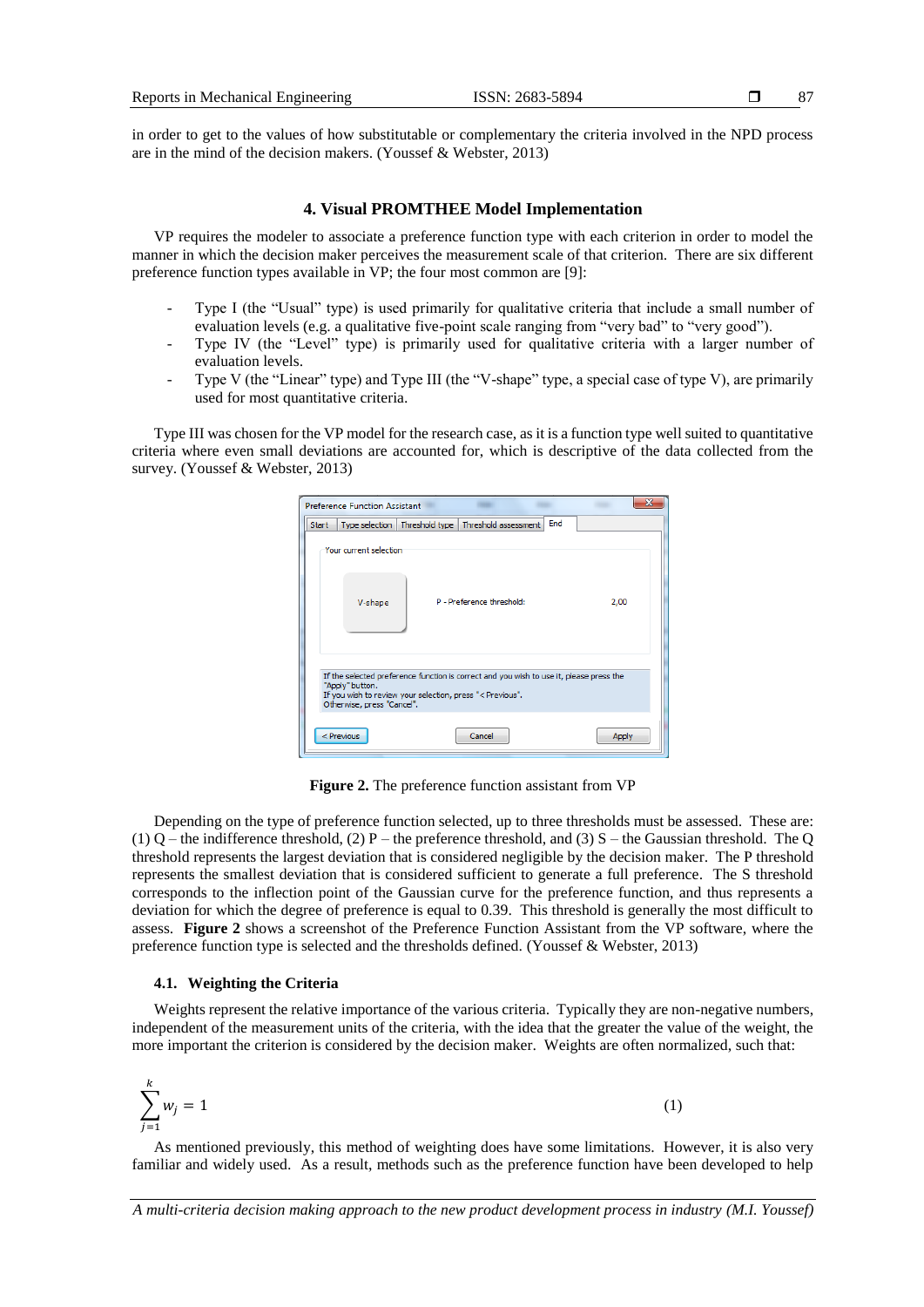deal with these limitations. The use of normalized weighting factors along with a preference function is the approach that VP takes.

Respondents determined the relative importance of each of these tasks with respect to the others, both for the past (seven years prior) and the present. These values were then averaged to obtain the weights used within the VP model. The data for this process were shown in Table 2.

In the VP software, the modeler is allowed to select and enter real numbers to be used for the weights of the input criteria. These numbers are then automatically divided by the sum across all criteria, thus normalizing the weights, as shown in Figure 3 (Youssef & Webster, 2013).

| none                     | <b><i>CARLO CARDONALE</i></b> | 0,00  | 0%         |
|--------------------------|-------------------------------|-------|------------|
| <b>Concept</b>           | <b>TERRITA</b>                | 26,32 | 26%        |
| Market and               | <b>Contractor</b>             | 21,05 | 21%        |
| <b>Technical</b>         | <b>Provincia</b>              | 15,79 | <b>16%</b> |
| <b>Commercialization</b> |                               | 21,05 | 21%        |
| <b>NPD Strategies</b>    | スオオ<br>×                      | 15,79 | 16%        |

**Figure 3.** VP normalized weights

Assessing weights for criteria involves the personal preferences of the decision maker, and as such can be a very complicated process. (Brans & Mareschal, 2005)

#### **4.2. VP Solution Rankings**

The PROMETHEE method is based on pairwise comparisons, aggregated preference indices, and outranking flows. (Mareschal & Brans, 1991) To illustrate, let:

$$
\pi(a,b) = \sum_{j=1}^{k} P_j(a,b) w_j
$$
 (2)

Where (a, b)  $\in$  A, the set of all actions (alternatives),  $\pi$ (a, b) is a measurement of how much a is preferred to b, taking into account all the criteria, their preference indices, and their weights. k is the number of criteria, Pj(a, b) is the preference index comparing a and b on criterion j. wj is the weighting factor for criterion j.

#### **4.3. Preference Flows**

According to (Mareschal B. , 2013), preference flows are constructed to aggregate the pairwise comparisons of actions, and then rank all the actions from best to worst. There are three different preference flows that need to be computed: (1)  $\text{Phi} + (\Phi^+) - \text{the positive (or leaving) flow},$  (2)  $\text{Phi} - \text{the negative (or entering) flow},$ and (3) Phi  $(\Phi)$  – the net flow. The positive preference flow  $\Phi$  + (a) calculation (shown below) measures how much an action (a) is preferred to the other n-1 (out of a set of n possible actions). It is a measure of the overall strength of action a, meaning the larger the value of  $\Phi$ +, the better the action.

$$
\phi^+(a) = \frac{1}{n-1} \sum_{b \neq a}^{n} \pi(a, b)
$$
 (3)

The negative preference flow Φ-(a) calculation (shown below) measures how much the other n-1 actions are preferred to action a. It is a measure of the overall weakness of action a, meaning the smaller the value of Φ-, the better the action.

$$
\Phi^{-}(a) = \frac{1}{n-1} \sum_{b \neq a}^{n} \pi(b, a)
$$
\n(4)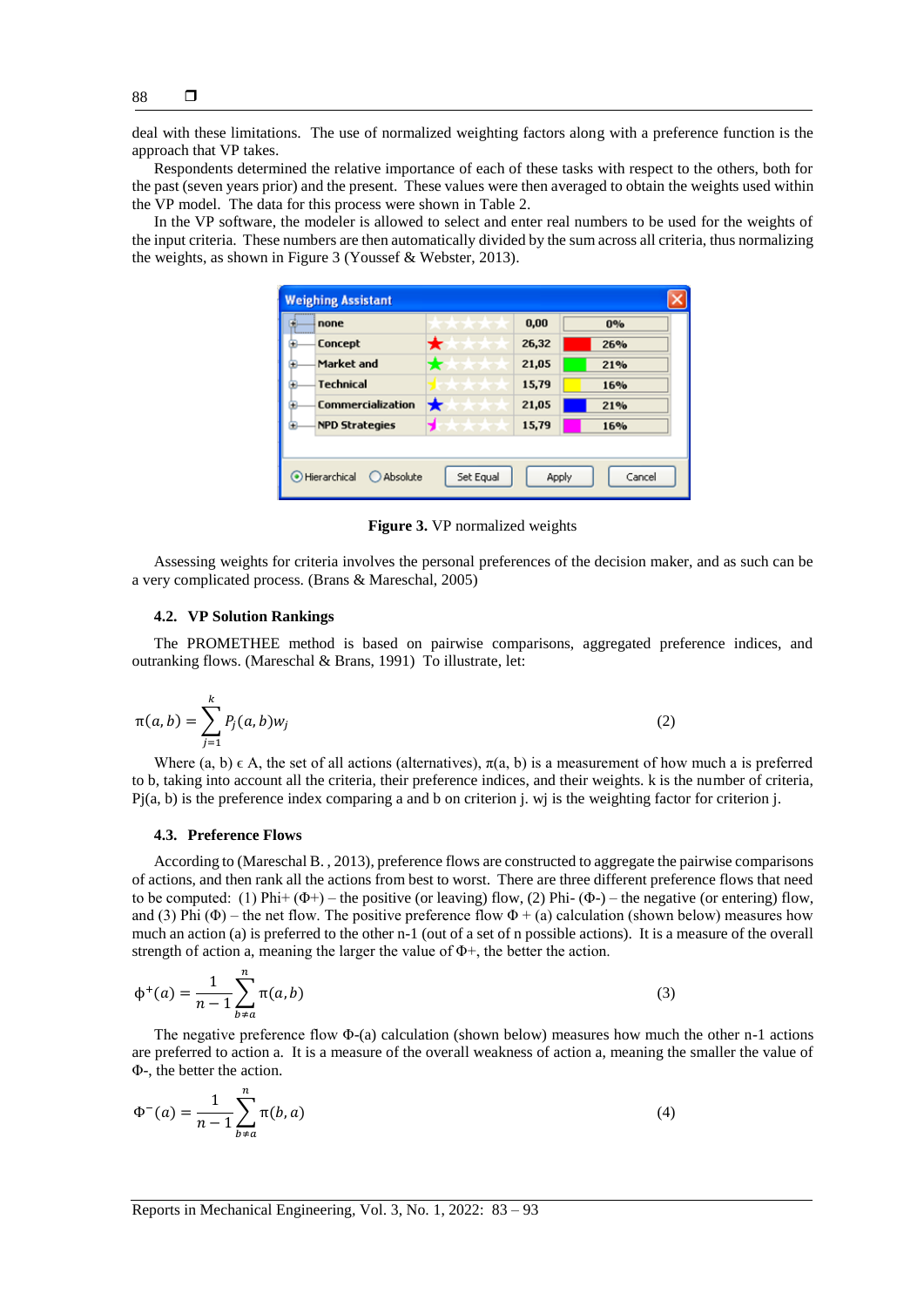The net preference flow  $\Phi$  (a) calculation (shown below) is simply the difference between the positive and negative preference flows. It thus takes into account and aggregates both the relative strength and weakness of an action into a single score.  $\Phi$  (a) can be positive or negative, and the larger the value, the better the action.

$$
\Phi(a) = \Phi^+(a) - \Phi^-(a) \tag{5}
$$

## **4.4. PROMETHEE II Complete Ranking**

The PROMETHEE II ranking is a complete ranking, meaning that the ranking is based on the net preference flow (Φ). Consequently, the ranking will not show any incomparable relationships between actions. This renders the resulting ranking more questionable, especially when there are situations in which some preference indices favor one action and some favor another.

Since the ranking is based on the net preference flow  $(\Phi)$ , it combines the other two preference flows into a single summary score. So, action a is preferred to action b in the PROMETHEE II complete ranking if and only if a has a higher  $\Phi$  score.

#### **5. Results Analysis**

The results obtained from the VP model developed by entering the data from the survey questionnaire regarding the criteria, criteria weights, criteria clusters, and cluster rankings into the VP software. These results were then used to indicate whether there has been an improvement in the research case company's NPD process over the past seven years. Additionally, an attempt was made to predict the company's future NPD process performance by using the data from the survey questionnaire relating to the company NPD associates' views on how the NPD process should operate going forward. (Youssef & Webster, 2013)

### **5.1. VP Analysis of Past and Present NPD Process Performance**

The results of this analysis indicate that the company's NPD performance has significantly improved over the past seven years. The lines for the "Present" and "7 years ago" actions never intersect, meaning that the "Present" action is preferred. Figure 4 shows the VP complete ranking. We should note that even though the VP complete ranking represents the company's past performance with a negative value (-0.0698) and the company's present performance with a positive value (0.0698), this does not imply that the company's performance in the past was poor or below a standard level. The "0.0" mark on the diagram does not represent a standard level; it simply represents the position where the Φ value equals 0. If there are only two actions, then by the definitions of the preference flows, the Φ value will be positive for one action and negative for the other, unless the two actions are indifferent (in which case Φ value for both actions will be zero. (Youssef & Webster, 2013)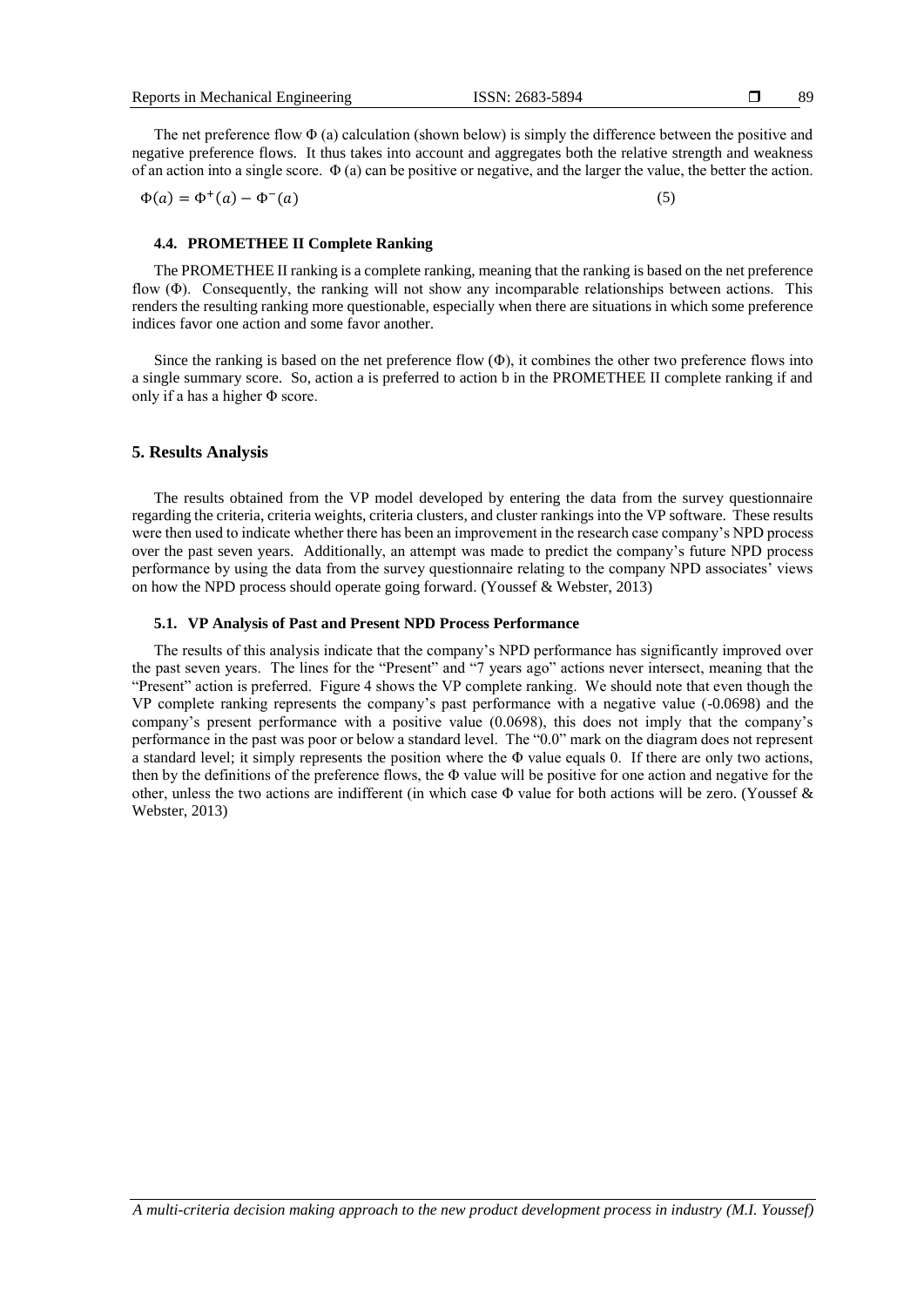

**Figure 4.** VP Complete ranking of past vs. present NPD Performance

#### **5.2. Evaluation of Future Performance Values**

Missing values can arise in a multi-criteria model for various reasons. There could be a lack of access to data, a criterion could be pertinent for only some actions, or the information may simply be unavailable for some actions. This problem can be addressed in different ways. (Youssef & Webster, 2013)

As most MCDA methods rely on the availability of all the evaluations in the multi-criteria model, the generally used approach is to fill in the missing values with replacement values. These replacement values can be: (1) a fixed value, such as zero. This is obviously completely arbitrary and can introduce unwanted biases in the analysis. For instance, replacing a missing cost value with zero dollars is very dangerous. (2) A missing value can be computed from the distribution of the available evaluations on the corresponding criterion (e.g. the arithmetic average). This will reduce the biases, but it is still arbitrary to assume that the missing value is centralized. (3) The missing value can be estimated, provided that an appropriate procedure is available to do so. (Mareschal & Brans, 1991)

Accordingly, those data points representing the projected future NPD performance of the company were effectively "missing values" as far as the data were concerned. As such, a method had to be chosen to "replace" those data points in order to provide the projections for future performance. The choice was made to estimate the data points, not as an arithmetic average but according to the following steps: first, a change rate factor was calculated by using the preference difference given by each respondent to differentiate between the company's NPD performance seven years ago and at the present. The values presented by the decision maker for the present performance were divided by the values presented by the decision maker for the NPD performance seven years ago. This gave, on a per-person basis, the relative increase or decrease in importance of criteria clusters for each decision maker between seven years ago and at present. The calculated change rate factors are given in Error! Reference source not found.. (Youssef & Webster, 2013)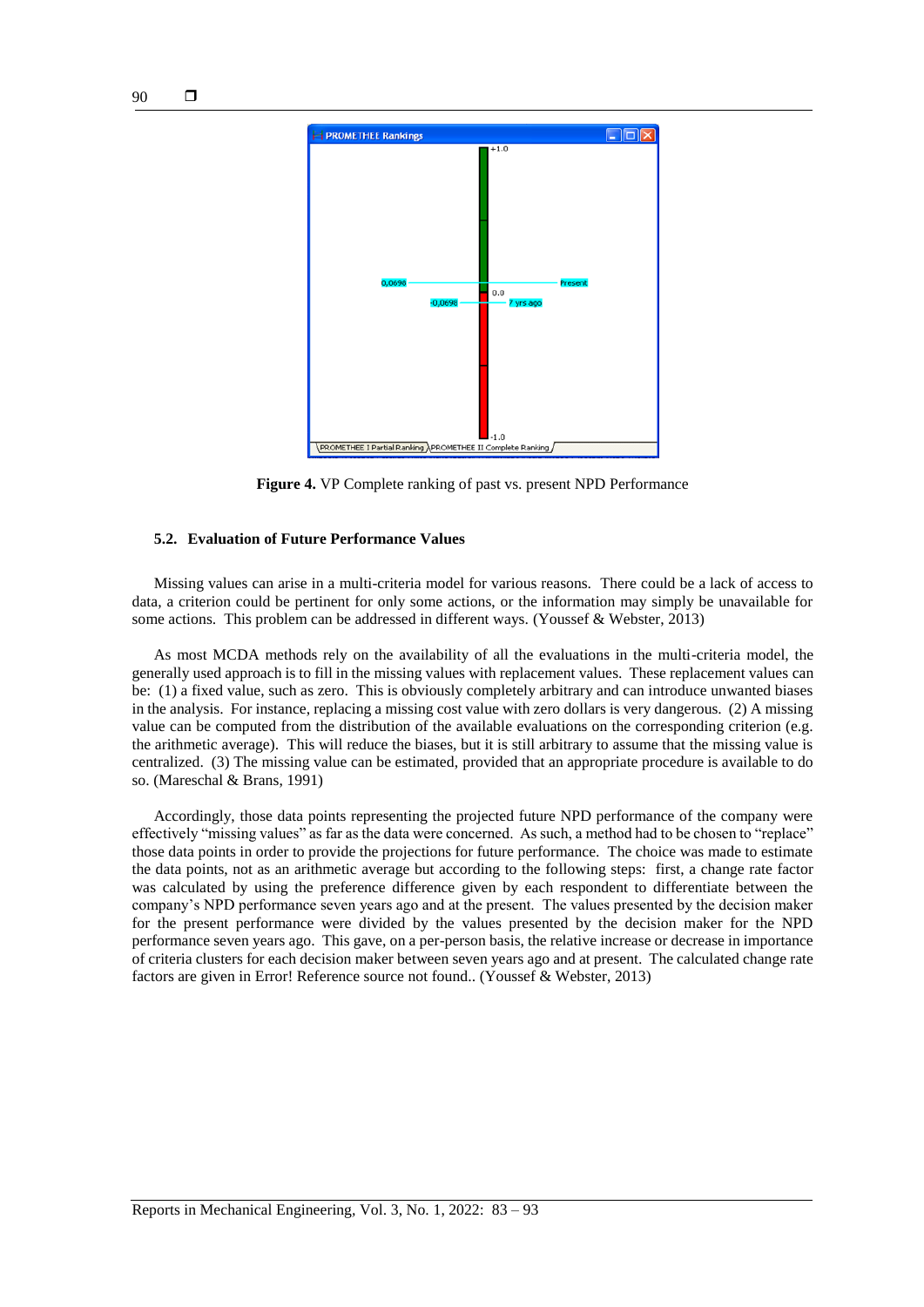| ۰, |
|----|
|----|

| Criteria Cluster (by Color ID)           |              | ы    |                             |          |      |
|------------------------------------------|--------------|------|-----------------------------|----------|------|
| (MENA) Regional Manager                  | 1            | 1    | 1.25                        | 1.33     |      |
| Director of Infectious Disease           | 1            | 1    | 1                           | 1        |      |
| Director of International sales          | 1            | 1.33 |                             | 1        |      |
| <b>Quality Management Representative</b> | 1            | 1    |                             | 1        |      |
| <b>Public Relations Department Head</b>  | $\mathbf{1}$ | 0.66 | 0.8                         | 0.8      | 1.33 |
| Head of Research & Development           | 1            | 1    | 1.33                        | $\Omega$ | 1    |
| Head of Production                       | 1            | 1    | 1.25                        | 1        | 1    |
| <b>Technical Applications Manager</b>    | 0.8          | 0.8  |                             |          | 1.25 |
| <b>Managing Director</b>                 | 1            | 1    | 1                           | 1        | 0.8  |
| <b>Ouality Control Manager</b>           |              |      | $\mathcal{D}_{\mathcal{L}}$ | 2.5      |      |

**Table 3.** Change rate factors for each Cluster

Second, the change rate factor was multiplied by the present value of each criterion, the result being an extrapolation of the criteria values to be used in the future scenario of the VP analysis. Finally, each criteria cluster was weighted according to the rankings given by the respondents, as was shown in Table 3 2. This represents the relative proportion of resources that each respondent feels should be allocated to each of the five main NPD tasks moving forward into the future. Together, the adjusted criteria values and the criteria cluster rankings provide an indication of what might happen if the research case company follows its intended direction for their NPD process. (Youssef & Webster, 2013)

# **5.3. VP Analysis of Past, Present, and Future NPD**

The results of this analysis show that the presence of the third scenario affected the relative ranking between the other two scenarios. It shows that there is a deviation in the path of the line representing the company's present NPD performance. The overall result reflects that if the company follows the recommendations of its NPD associates to emphasize certain NPD strategies and stages (criteria), they could expect a continued improvement in their future NPD efforts. The complete ranking of these same three scenarios is given in **Figure 5**. (Youssef & Webster, 2013)



**Figure 5.** Complete ranking of past vs. present vs. projected Future NPD Performance

*A multi-criteria decision making approach to the new product development process in industry (M.I. Youssef)*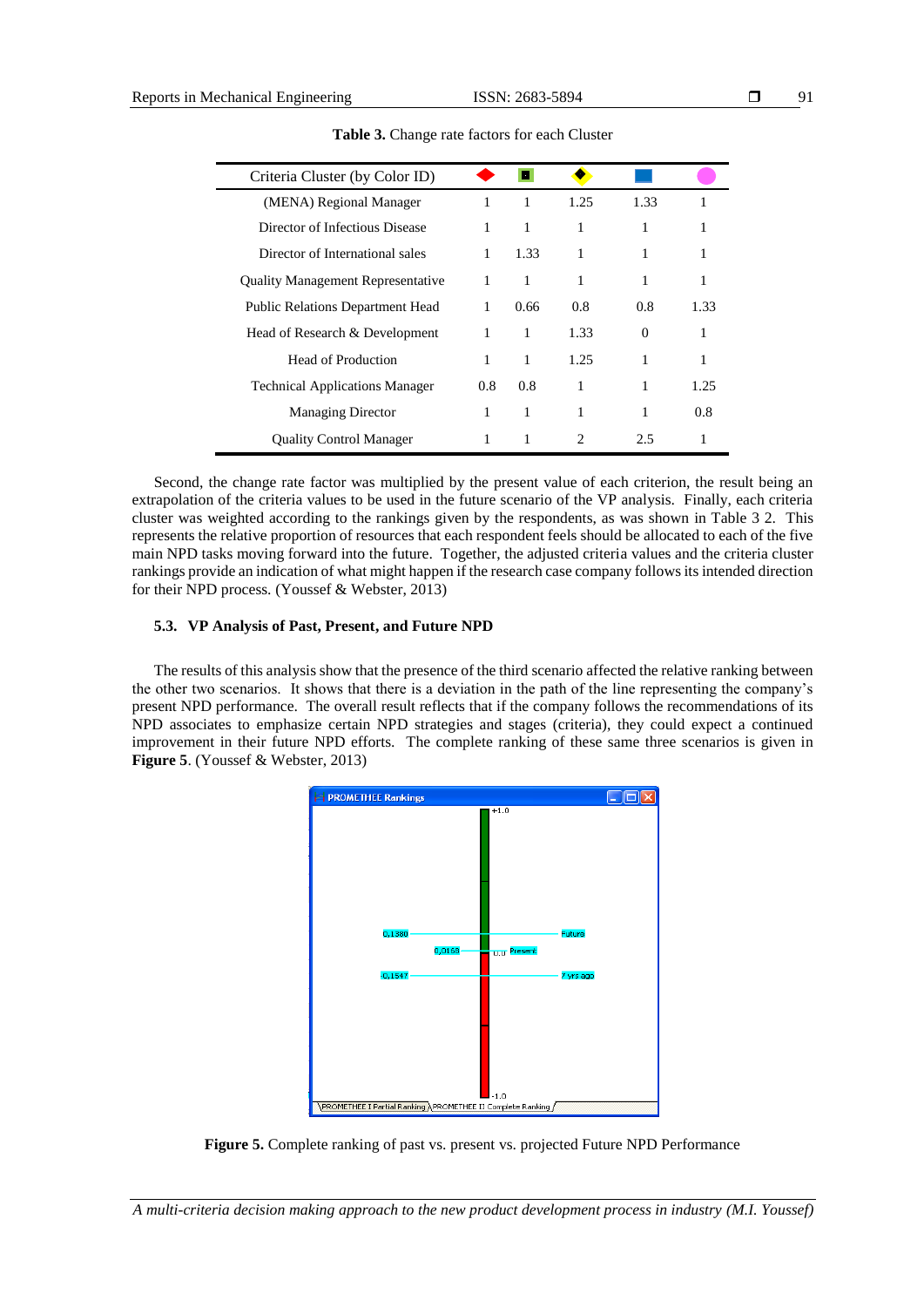In the VP complete ranking we can easily notice that the positioning of the value representing the company's present NPD performance is still positive, but its value has changed from (0.0698) to (0.0168), while the company's past NPD performance has changed from  $(-0.0698)$  to  $(-0.1547)$ . The rank of the values representing the company's projected future NPD performance takes the highest position (0.1380). Again, these values just represent the relative Φ values of the three alternative actions, and do not reflect good or poor performance (Youssef & Webster, 2013).

## **6. Conclusion**

The conclusions of this research can be summarized as follows: The knowledge and experience of the NPD associates at the research case company regarding MCDM methods are limited. None of the NPD associates at the company has yet implemented a DSS of any kind to be used in the evaluation of NPD criteria and scenarios; thus, there is a significant need to use an assessment tool at the company to judge and evaluate the different NPD criteria and scenarios. The VP model was designed to provide features to generate optimal scenarios, and it did so, but it failed to predict future outcomes; it could support estimation of missing values for one criterion or more, but not a full scenario. As a result of these missing features, a different tool and/or secondary approach is necessary to provide these capabilities. In spite of its limitations, the MCDM approach proved to be very effective in organizing the decision problem in the minds of the decision makers; it forced them to closely examine their NPD process and its elements, and to think through what was really important in that process. Whether or not the method used for predicting future results proves to be accurate, the results of the analysis provided valuable input to the company going forward with improving their NPD process. (Youssef & Webster, 2013)

*Acknowledgement:* The paper is a part of the research done within a master's thesis conducted at the Engineering Systems department in the Florida Institute of Technology. The authors would like to thank ORGENTEC Diagnostika GmbH for their assistance with collection of the data and for allowing the opportunity to conduct this research in cooperation with them. Special thanks is extended to the staff of this company who took their time to respond to the research questionnaire.

### **References**

Asghar, S., & Habiba, U. (2009). A Survey on Multi-Criteria Decision Making Approaches. International Conference on Emerging Technologies (pp. 321-325). Islamabad: IEEE.

Brans, J. P., & Mareschal, B. (2005). PROMETHEE Methods. In J. P. Brans, & B. Mareschal, Multiple Criteria Decision Analysis: State of the Art Surveys (pp. 163-186). New York: Springer Science + Business Media, Inc.

Brans, J. P., Vincke, P., & Mareschal, B. (1986). How to Select and How to Rank Projects: The PROMETHEE Method. European Journal of Operational Research, 228–238.

Hermans, C. M., & Erickson, J. D. (2007). Multicriteria Decision Analysis: Overview and Implications for Environmental Decision Making. Advances in the Economics of Environmental Resources, Vol. 7, 213-228.

Kasperczyk, N., & Knickel, K. (2011, September 29). Preference Ranking Organisation Method for Enrichment Evaluations (PROMETHEE). Journal of Environmental Assessment Policy and Management, Vol. 09, 1-6.

Klauer, e. (2006). Multicriteria Analysis Under Uncertainty with IANUS - Method and Empirical Results. Environment and Planning C: Government and Policy, Vol. 24, 235–256.

Kumar, S., & Phrommathed, P. (2005). New Product Development, An Empirical Study of the Effects of Innovation Strategy, Organization Learning, and Market Conditions. Minneapolis: Springer Science+Business Media, Inc.

Mareschal, B. (2013). Visual PROMETHEE 1.3 Manual. Brussels: B. Mareschal.

Mareschal, B., & Brans, J. P. (1991). Bank Adviser. An Industrial Evaluation System. European Journal of Operational Research, 54, 318-324.